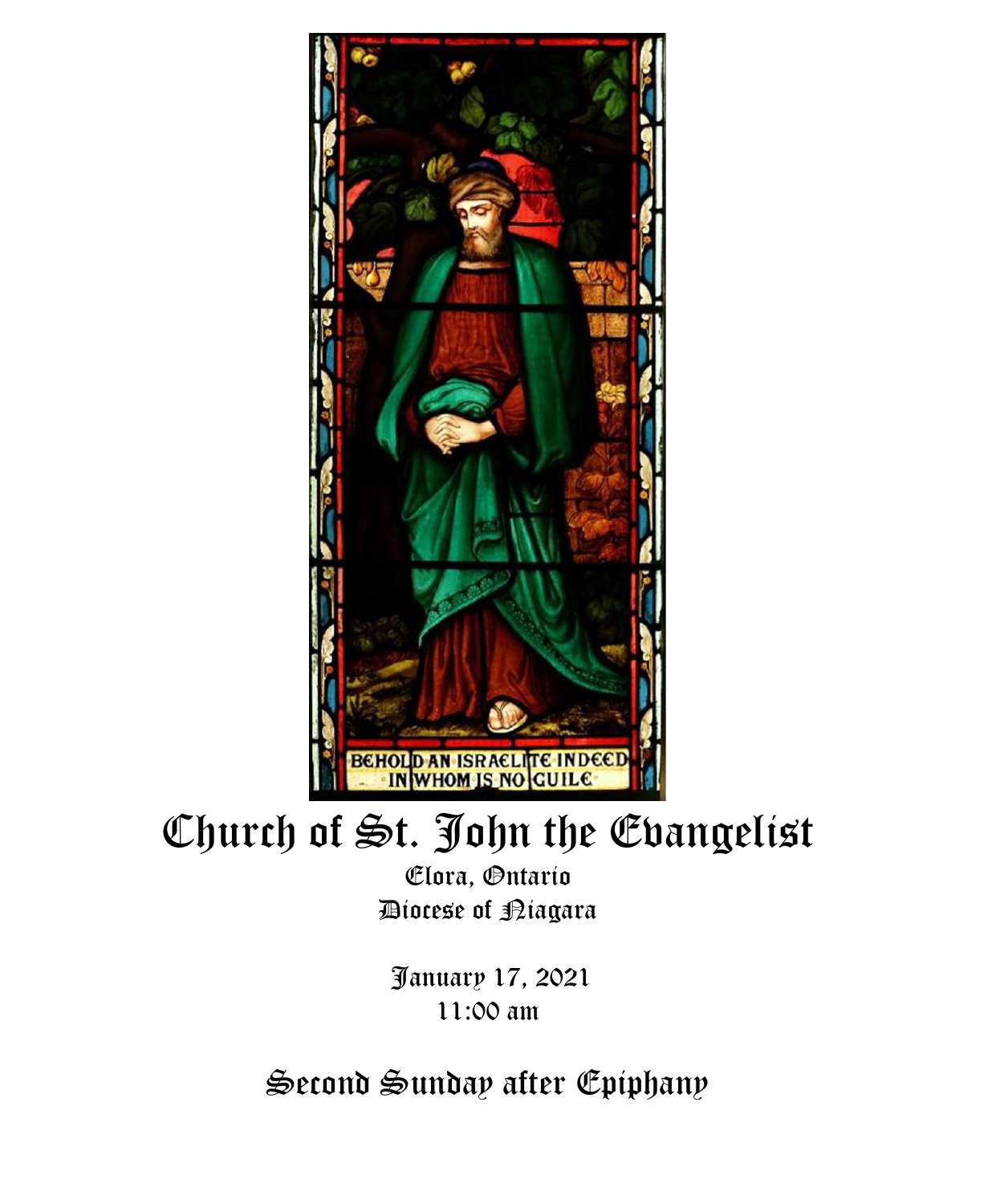#### **11:00 am Holy Communion with Singers (BCP)**

#### **Mass Setting Missa de Angelis**

#### **THE COLLECT FOR PURITY**

*Singers remain standing*

*Celebrant:* ALMIGHTY God, unto whom all hearts be open, all desires known, and from whom no secrets are hid: Cleanse the thoughts of our hearts by the inspiration of thy Holy Spirit, that we may perfectly love thee, and worthily magnify thy holy Name; through Christ our Lord. **Amen.**

#### **SUMMARY OF THE LAW**

*Celebrant:* OUR Lord Jesus Christ said: Hear O Israel, The Lord our God is one Lord; and thou shalt love the Lord thy God with all thy heart, and with all thy soul, and with all thy mind, and with all thy strength. This is the first and great commandment. And the second is like unto it:

> Thou shalt love thy neighbour as thyself. On these two commandments hang all the Law and the Prophets.

- *People:* **Lord, have mercy upon us, and write both these thy laws in our hearts, we beseech thee.**
- **Kyrie** Singers

Lord, have mercy upon us. Christ, have mercy upon us. Lord, have mercy upon us.

- **COLLECT** *Singers remain standing*
- *Celebrant:* Almighty and everlasting God, who dost govern all things in heaven and earth: Mercifully hear the supplications of thy people, and grant us thy peace all the days of our life; through Jesus Christ our Lord.
- *People:* **Amen.**
- **GOSPEL John 1.43-51**
- *Reader:*The Lord be with you.
- *People: And with thy spirit.*
- Reader: The Holy Gospel is written in the 1<sup>st</sup>chapter of the gospel according to John beginning at the 43<sup>rd</sup> verse.

### *People:* **Glory be to thee, O Lord.** The next day Jesus decided to go to Galilee. He found Philip and said to him, "Follow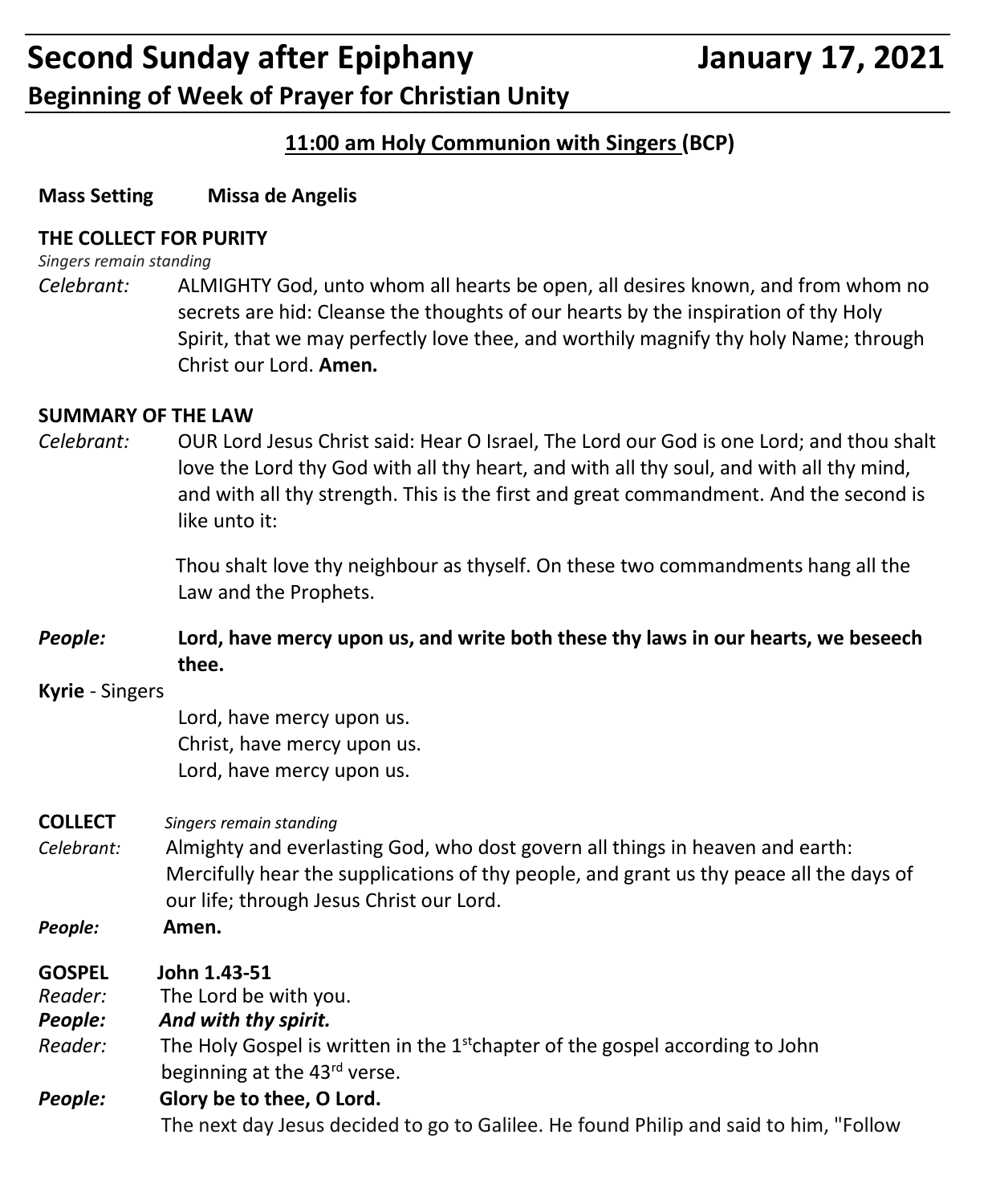me." Now Philip was from Bethsaida, the city of Andrew and Peter. Philip found Nathanael and said to him, "We have found him about whom Moses in the law and also the prophets wrote, Jesus son of Joseph from Nazareth." Nathanael said to him, "Can anything good come out of Nazareth?" Philip said to him, "Come and see." When Jesus saw Nathanael coming toward him, he said of him, "Here is truly an Israelite in whom there is no deceit!" Nathanael asked him, "Where did you get to know me?" Jesus answered, "I saw you under the fig tree before Philip called you." Nathanael replied, "Rabbi, you are the Son of God! You are the King of Israel!" Jesus answered, "Do you believe because I told you that I saw you under the fig tree? You will see greater things than these." And he said to him, "Very truly, I tell you, you will see heaven opened and the angels of God ascending and descending upon the Son of Man."

The Gospel of Christ.

#### *People:* **Praise be to thee, O Christ.**

#### *Celebrant:* I BELIEVE in one God

*People:* **the Father Almighty, Maker of heaven and earth, and of all things visible and invisible:**

> **And in one Lord Jesus Christ, the only begotten Son of God, begotten of the Father before all worlds; God, of God; light, of light; very God, of very God; begotten, not made; being of one substance with the Father; through whom all things were made: who for us and for our salvation came down from heaven, and was incarnate by the Holy Ghost of the Virgin Mary, and was made man, and was crucified also for us under Pontius Pilate. He suffered and was buried, and the third day he rose again according to the Scriptures, and ascended into heaven, and sitteth on the right hand of the Father. And he shall come again with glory to judge both the quick and the dead: whose kingdom shall have no end.**

> **And I believe in the Holy Ghost, the Lord, the Giver of life, who proceedeth from the Father and the Son, who with the Father and the Son together is worshipped and glorified, who spake by the prophets. And I believe one, holy, catholic, and apostolic church. I acknowledge one baptism for the remission of sins. And I look for the resurrection of the dead, and the life of the world to come. Amen.**

**SERMON** Reverend Canon Paul J. Walker

#### **PREPARATION OF THE GIFTS**

*Thank you for your continued financial support of the ministry of St. John's. You can give a financial gift to the glory of God through:*

- o *E-transfer to [treasurer.stjohnselora@gmail.com](mailto:treasurer.stjohnselora@gmail.com)*
- o *Online at [www.niagaraanglican.ca/donate](http://www.niagaraanglican.ca/donate) (identify "Elora - St. John's" as the parish)*
- o *In person through the mail slot of the door of the Parish Centre*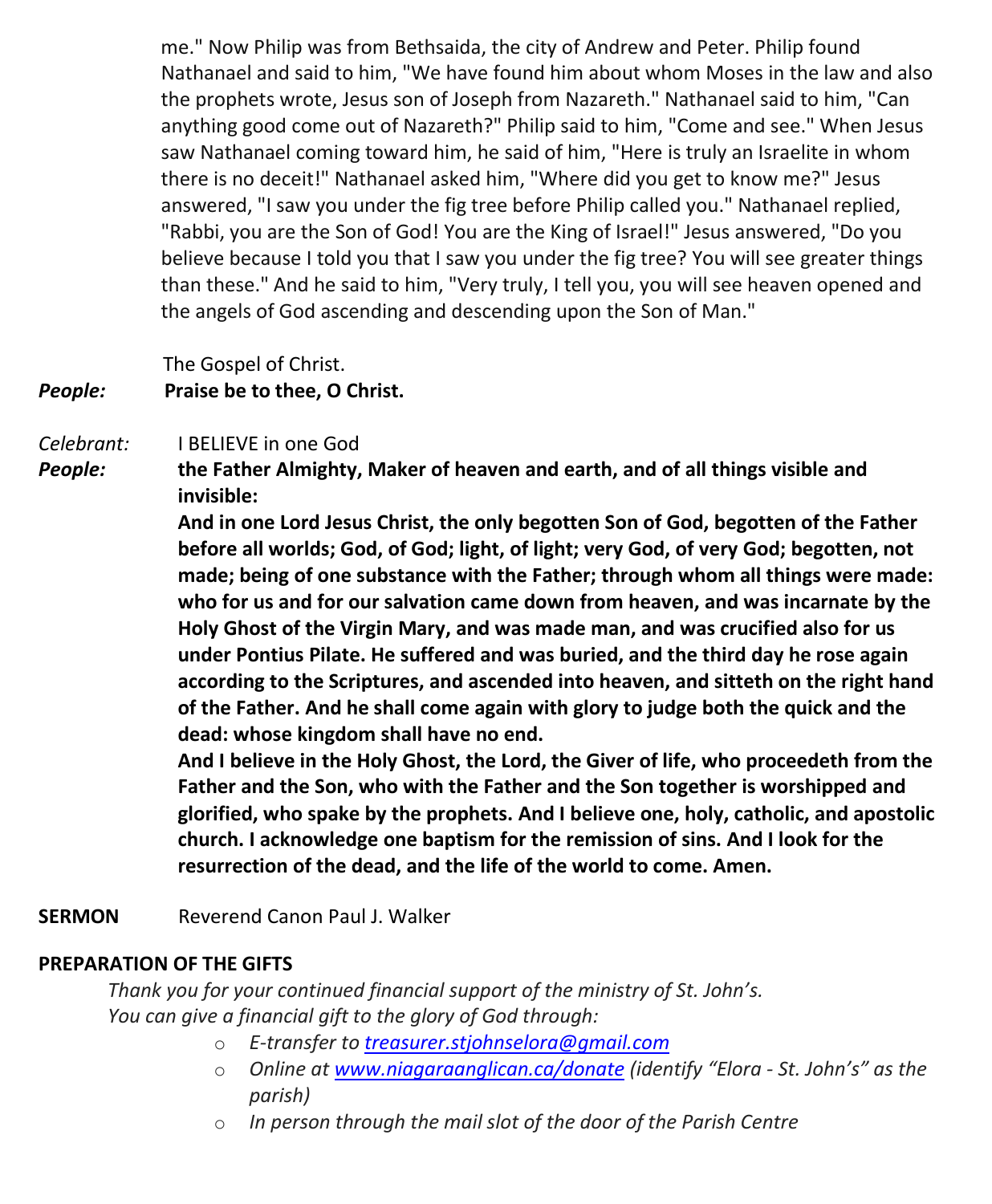o *Canada Post to St. John's Elora, [36 Henderson Street, Elora, ON, N0B](https://www.google.com/maps/search/36+Henderson+Street,+Elora,+ON,+N0B?entry=gmail&source=g) 1SO*

*"Let your light so shine before others, that they may see your good works and glorify your Father which is in heaven." (Matthew 5:16)*

**HYMN** Singers In Christ there is No East or West (565, verses 1-4)

#### **PRAYERS**

*Singers may be seated* Let us pray together to the Lord, saying, "hear our prayer."

Loving God, we thank you for your many gifts to us, for all those who love and care for us, for the earth which provides for our needs, for health care workers and those providing essential services, for the new life you have given us in Jesus Christ….

Lord, in thy mercy, **hear our prayer.**

We pray to you for our Christian family, for our Bishop, Susan, for our ministry to one another, for all the churches in this community and diocese, and for grace to grow together in your love. Lord, in thy mercy, **hear our prayer.**

We pray to you for our world, for all of its cares and needs, for those elected or appointed to positions of leadership in our province and nation, and for all who lead us and care for us…. Lord, in thy mercy, **hear our prayer.**

We pray to you for those in need, for parents, teachers, and children; for the sick and the lonely, for the hurt and the frightened, and for all those who need our prayers today…… Lord, in thy mercy, **hear our prayer.**

We pray for those we love who have died, that you will surround them with your care and love… and we pray for those who mourn…. that you will give them the consolation of your peace. Lord, in thy mercy, **hear our prayer.**

We pray for one another, asking you to bless us, our friends, and relatives. Bless our homes and our life together.

Lord, in thy mercy, **hear our prayer.**

Accept these prayers, O Father, for Jesus Christ's sake, our only Mediator and Advocate, to whom, with thee and the Holy Spirit, be all honour and glory, world without end. **Amen**.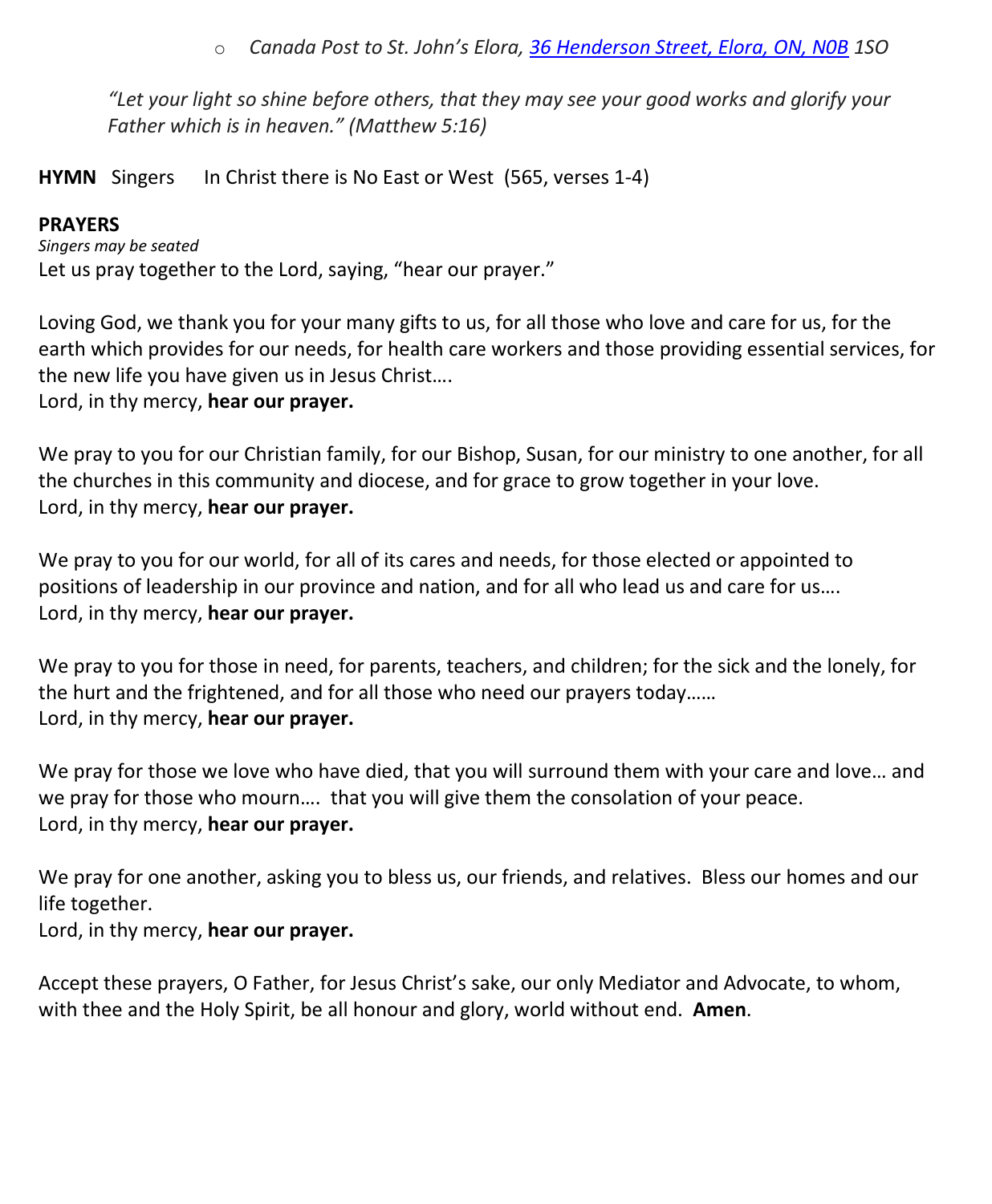#### **CONFESSION AND ABSOLUTION**

- *Leader:* YE that do truly and earnestly repent you of your sins, and are in love and charity with your neighbours, and intend to lead the new life, following the commandments of God, and walking from henceforth in his holy ways: draw near with faith, and take this holy sacrament to your comfort; and make your humble confession to Almighty God. *Celebrant:* ALMIGHTY God,
- *All:* **Father of our Lord Jesus Christ, maker of all things, judge of all people: we acknowledge and confess our manifold sins and wickedness, which we from time to time most grievously have committed, by thought, word, and deed, against thy divine majesty. We do earnestly repent, and are heartily sorry for these our misdoings. Have mercy upon us, most merciful Father; for thy Son our Lord Jesus Christ's sake, forgive us all that is past; and grant that we may ever hereafter serve and please thee in newness of life, to the honour and glory of thy Name; through Jesus Christ our Lord. Amen.**
- *Celebrant:* ALMIGHTY God, our heavenly Father, who of his great mercy hath promised forgiveness of sins to all them that with hearty repentance and true faith turn unto him: have mercy upon you; pardon and deliver you from all your sins; confirm and strengthen you in all goodness; and bring you to everlasting life; through Jesus Christ our Lord.
- *All:* **Amen.**
- *Leader:* Hear what comfortable words our Saviour Christ saith unto all that truly turn to him: Come unto me all that labour and are heavy laden, and I will refresh you. - *Matthew 11:28*

God so loved the world, that he gave his only begotten Son, to the end that all that believe in him should not perish, but have eternal life. - *John 3:16.*

Hear also what Saint Paul saith:

This is a true saying, and worthy of all to be received, that Christ Jesus came into the world to save sinners. - *1 Timothy 1:15.*

Hear also what Saint John saith.

If any one sin, we have an Advocate with the Father, Jesus Christ the righteous; and he is the propitiation for our sins. - *1 St John 2:1, 2*.

#### **THANKSGIVING AND CONSECRATION**

*Singers stand Celebrant:* The Lord be with you;

- *Singers:* And with thy spirit.
- Celebrant: Lift up your hearts;
- *Singers:* We lift them up unto the Lord.
- Celebrant*:* Let us give thanks unto our Lord God;
- *Singers*: It is meet and right so to do.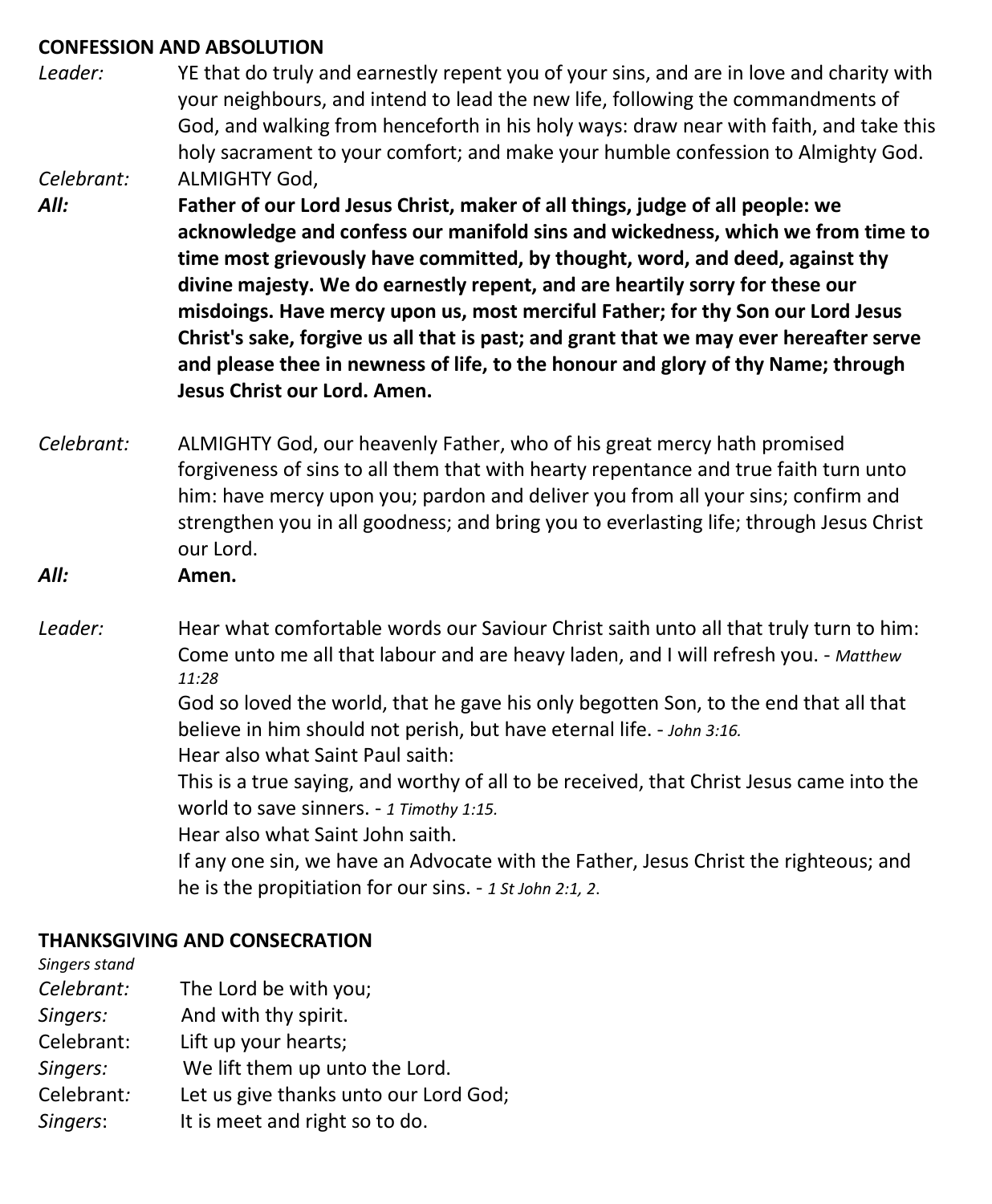*Celebrant:* It is very meet, right, and our bounden duty, that we should at all times, and in all places, give thanks unto thee, O Lord, Holy Father, Almighty, Everlasting God, Creator and Preserver of all things. Through Jesus Christ our Lord, who, in the substance of our mortal flesh, manifested forth his glory, that he might bring us out of darkness into his own marvellous light. Therefore with Angels and Archangels, and with the whole company of heaven, we laud and magnify thy glorious Name; evermore praising thee and saying:

*Singers* Holy, Holy, Holy, Lord God of hosts, heaven and earth are full of thy glory. Glory be to thee, O Lord Most High. Blessed is he who cometh in the name of the Lord, Hosanna in the Highest.

#### **PRAYER OF CONSECRATION**

*Celebrant*: BLESSING and glory and thanksgiving be unto thee Almighty God, our heavenly Father, who of thy tender mercy didst give thine only Son Jesus Christ to take our nature upon him, and to suffer death upon the Cross for our redemption; who made there, by his one oblation of himself once offered, a full, perfect, and sufficient sacrifice, oblation, and satisfaction, for the sins of the whole world; and did institute, and in his holy Gospel command us to continue, a perpetual memorial of that his precious death, until his coming again.

> Hear us, O merciful Father, we most humbly beseech thee; and grant that we receiving these thy creatures of bread and wine, according to thy Son our Saviour Jesus Christ's holy institution, in remembrance of his death and passion, may be partakers of his most blessed Body and Blood; who, in the same night that he was betrayed, took Bread; and, when he had given thanks, he brake it; and gave it to his disciples, saying, Take, eat; this is my Body which is given for you: Do this in remembrance of me.

Likewise after supper he took the Cup; and, when he had given thanks, he gave it to them, saying, Drink ye all, of this; for this is my Blood of the new Covenant, which is shed for you and for many for the remission of sins: Do this, as oft as ye shall drink it, in remembrance of me.

*All:* **Amen.**

*Celebrant:* The peace of the Lord be always with you; *All:* **And with thy Spirit.**

Singers Agnus Dei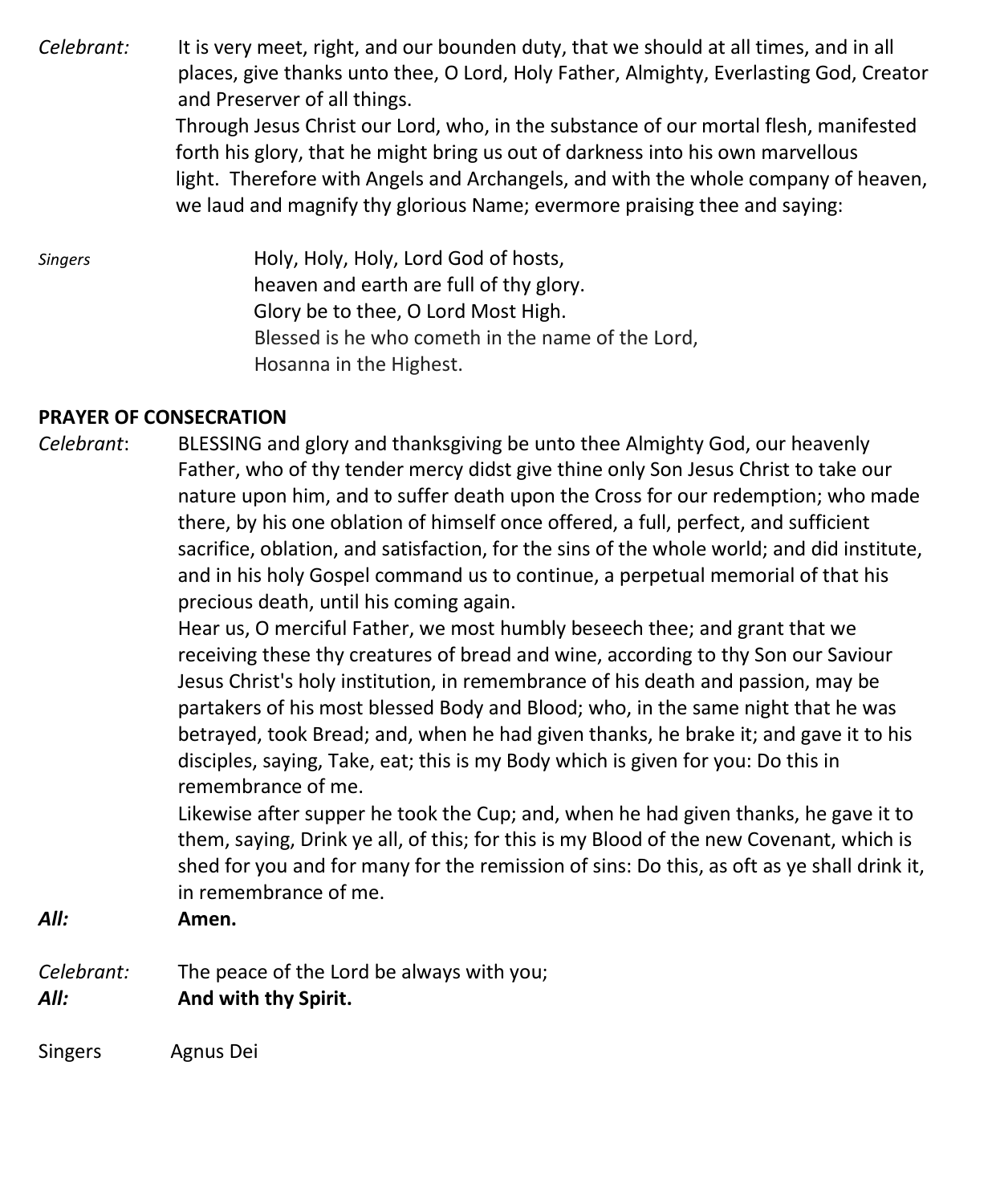#### **Administration of Communion**

 *The Celebrant partakes the sacrament on behalf of the entire community.*

| Anthem (Singers)<br>O virtus Sapientiae,<br>et tertia undique volat.<br>Laus tibi sit, sicut te decet,<br>O Sapientia. | O virtus Sapientiae<br>quae circuiens circuisti comprehendendo omnia<br>in una via, quae habet vitam, tres alas habens,<br>quarum una in altum volat, et altera de terra sudat,                                                                                                                                                                                                                                                                                       | Hildegard von Bingen<br>O strength of Wisdom<br>who, circling, circled, enclosing all<br>in one lifegiving path, three wings you have:<br>one soars to the heights,<br>one distils its essence upon the earth, and the third is<br>everywhere.<br>Praise to you, as is fitting, O Wisdom. |  |
|------------------------------------------------------------------------------------------------------------------------|-----------------------------------------------------------------------------------------------------------------------------------------------------------------------------------------------------------------------------------------------------------------------------------------------------------------------------------------------------------------------------------------------------------------------------------------------------------------------|-------------------------------------------------------------------------------------------------------------------------------------------------------------------------------------------------------------------------------------------------------------------------------------------|--|
| Singers remain standing                                                                                                | <b>PRAYERS AFTER COMMUNION</b>                                                                                                                                                                                                                                                                                                                                                                                                                                        |                                                                                                                                                                                                                                                                                           |  |
| Celebrant:                                                                                                             | Let us pray.<br><b>OUR Father</b>                                                                                                                                                                                                                                                                                                                                                                                                                                     |                                                                                                                                                                                                                                                                                           |  |
| All:                                                                                                                   | who art in heaven, hallowed be thy name, thy kingdom come, thy will be done, on<br>earth as it is in heaven. Give us this day our daily bread; and forgive us our<br>trespasses, as we forgive them that trespass against us; and lead us not into<br>temptation, but deliver us from evil. For thine is the kingdom, the power, and the<br>glory, for ever and ever. Amen.                                                                                           |                                                                                                                                                                                                                                                                                           |  |
| Celebrant:                                                                                                             | Almighty and everliving God, we most heartily thank thee that thou dost graciously<br>feed us, in these holy mysteries, with the spiritual food of the most precious body and<br>blood of thy Son our saviour Jesus Christ; assuring us thereby of thy favour and<br>goodness towards us; and that we are living members of his mystical body, which is<br>the blessed company of all faithful people; and are also heirs through hope of thy<br>everlasting kingdom. |                                                                                                                                                                                                                                                                                           |  |
| All:                                                                                                                   | And here we offer and present unto thee, O Lord, ourselves, our souls and bodies,<br>to be a reasonable, holy, and living sacrifice unto thee.<br>And although we are unworthy, yet we beseech thee to accept this our bounden<br>duty and service, not weighing our merits, but pardoning our offences; through<br>Jesus Christ our Lord, to whom, with thee and the Holy Ghost, be all honour and<br>glory, world without end. Amen.                                |                                                                                                                                                                                                                                                                                           |  |
| <b>BLESSING</b>                                                                                                        |                                                                                                                                                                                                                                                                                                                                                                                                                                                                       |                                                                                                                                                                                                                                                                                           |  |
| <b>POSTLUDE</b>                                                                                                        | <b>Trumpet Voluntary</b>                                                                                                                                                                                                                                                                                                                                                                                                                                              | <b>John Travers</b>                                                                                                                                                                                                                                                                       |  |
|                                                                                                                        |                                                                                                                                                                                                                                                                                                                                                                                                                                                                       |                                                                                                                                                                                                                                                                                           |  |

If you would like flowers in memory of loved ones or to celebrate an occasion please contact Elaine Dightam at elaine.dightam@gmail.com